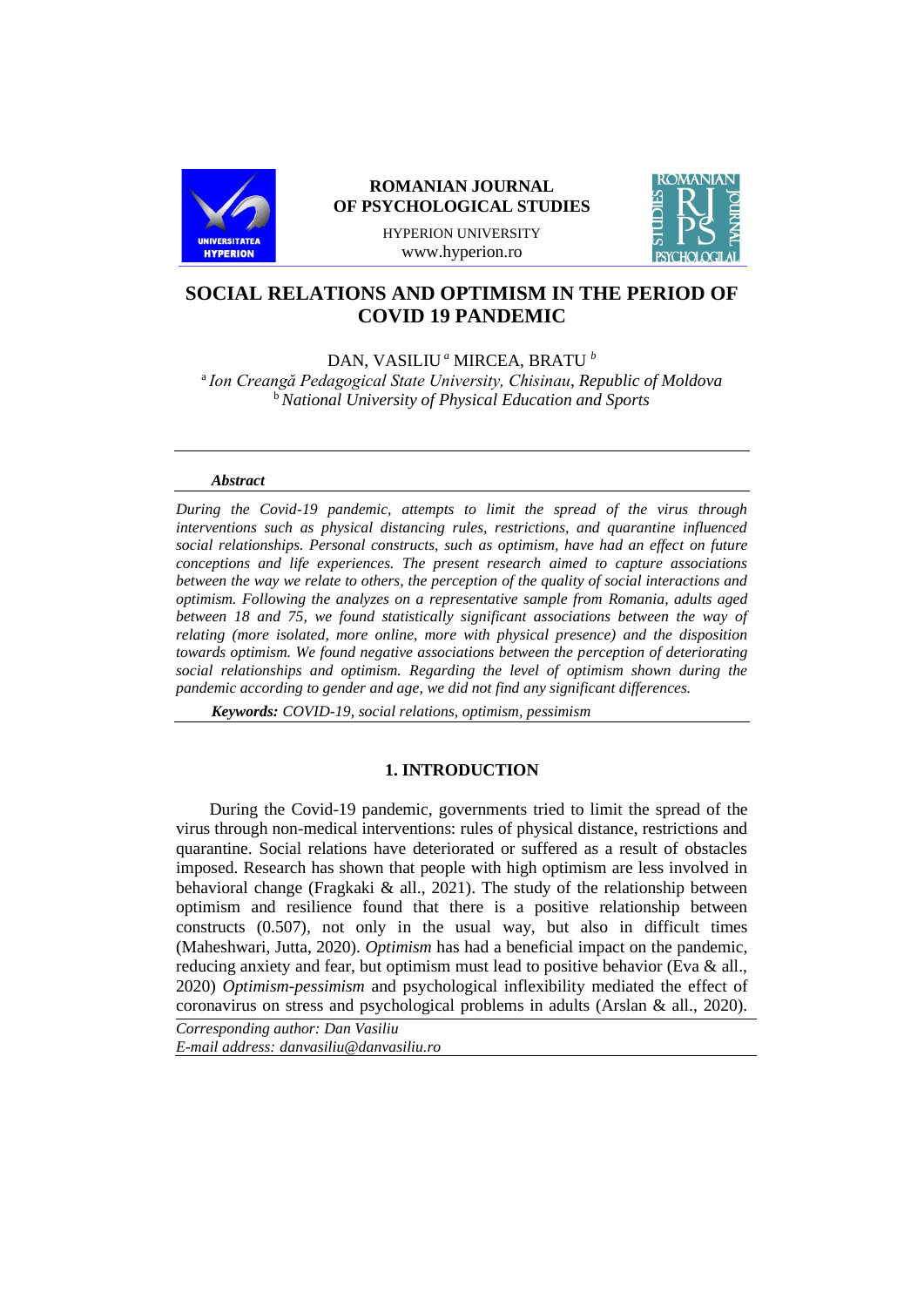Optimism and hope mitigate the negative effects of stress on well-being during the pandemic (Genç, Arslan, 2021). While *unrealistic optimism* may provide some psychological benefits in the short term, it could be dangerous due to inadequate assessment of dangerous situations such as those caused by a pandemic (Gassen & all., 2021). The disposition towards optimism can be defined as the tendency to have a positive conception, in general, on the future and the experiences of life (Sîrbu, 2016; Stomff, 2019; Rizeanu, Haica, 2020). The concept derives from the *Theory of Self-Regulation* (Vohs & Baumeister, 2017).

The amplitude of personality factors, in this case optimism, determines a certain type of coping. The accumulation of unwanted experiences, failures or the perception of helplessness can generate confusion and high anxiety (Rizeanu, 2013) which correlates negatively with optimism (Bratu, Rizeanu, 2018, Vasiliu, 2017a). The person can adopt, depending on the meanings and consequences of the events (Kreitler, Kreitler, 1993), passive or active coping strategies (Paulhan, Bourgeois, 1995). Defense mechanisms can be triggered such as: regression, isolation, return to one's own person, apathetic retreat, rejection of reality or projection (Ionescu et al., 2007).

# **2. OBJECTIVE AND HYPOTHESES**

#### 2.1. OBJECTIVE

The research aimed to describe a picture of the type of relationship during the COVID pandemic in Romania, the perception of deteriorating social interactions and optimism.

# 2.2. HYPOTHESES

H1: There are statistically significant differences between the way people socialize during the COVID 19 pandemic and optimism.

H2: There are statistically significant relationships between the perception of deteriorating social relations during the pandemic and optimism.

H3: There are statistically significant differences between the level of optimism shown during the pandemic related to gender and age.

### **3. METHOD**

 Optimism was assessed on a LOT-R scale (Scheier, Carver, Bridges, 1994), with 10 themes.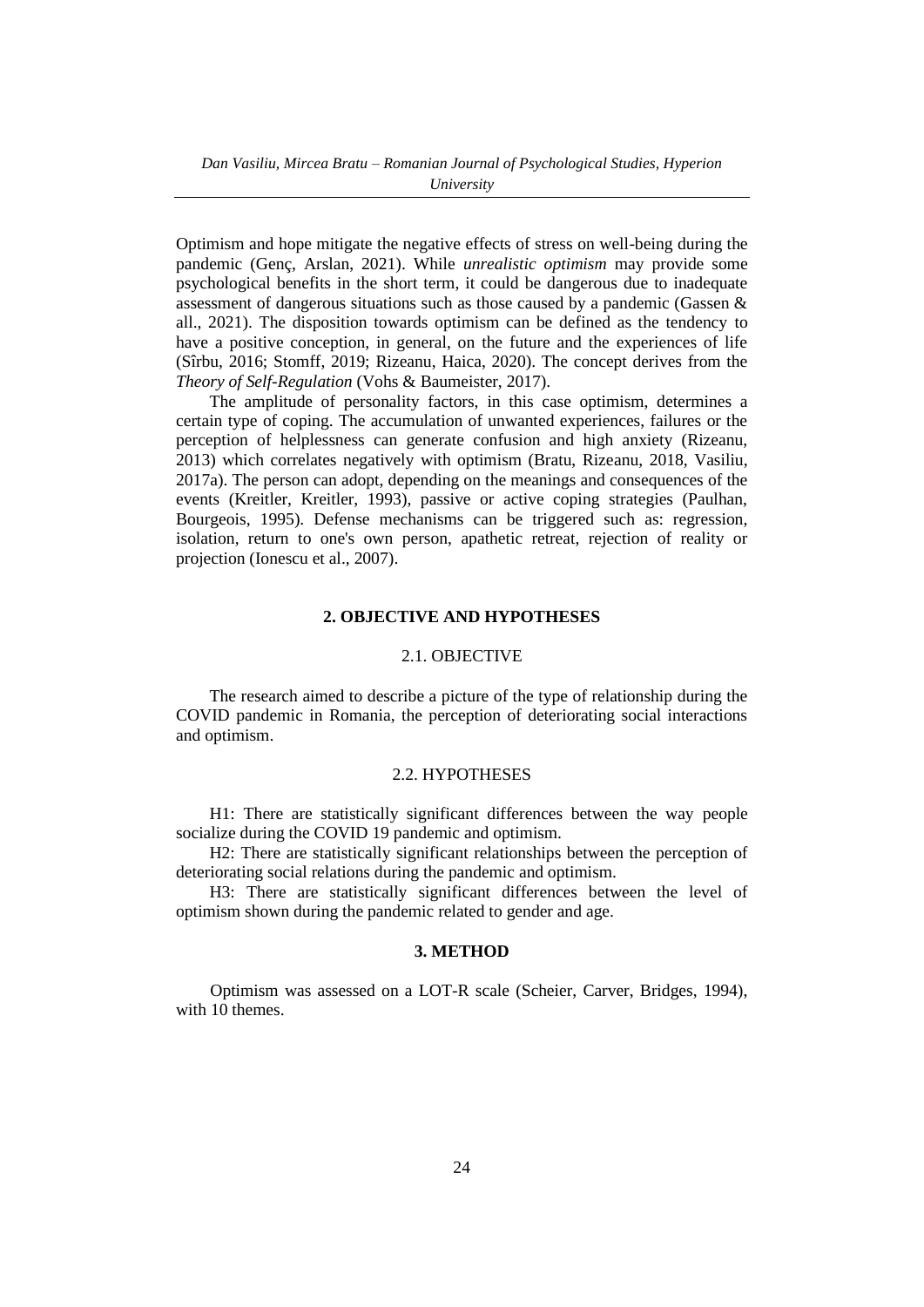The perception of the quality of social relationships, the answer to the question: "Have your social interactions deteriorated lately?", Was measured on a seven-step Likert scale where " $1$ " = significant and " $7$ " = almost none.

The way of social realization was operationalized in three categories:

- REL = 1 *"For the last two years I have spent most of my time in solitary confinement",*

- REL = 2 *"In the last two years I have interacted with other people more online",*

- REL = 3 *"In the last two years I have been in contact with other people more with physical presence".*

The questionnaire was filled in online. Participants were informed about the objectives pursued, the content of the evidence used and the fact that participation is voluntary, while respecting the confidentiality of personal data and the results of the evaluation. The provisions of the deontological code of the profession of psychologist with the right of free practice (2019) were respected.Following the collection of data from the participants, resulted the distributions of the social relations modalities adopted in the COVID pandemic 19 (Fig. 1).



Figure 1. Distributions of social relations modalities adopted in the COVID 19 pandemic

Statistical analyzes were performed with the PSPP program and the 95% confidence interval was calculated with the Practical Meta-Analysis Effect Size Calculator.

An ex-post-facto non-experimental plan of an ascertaining type was chosen (Vasiliu, 2018, p.21):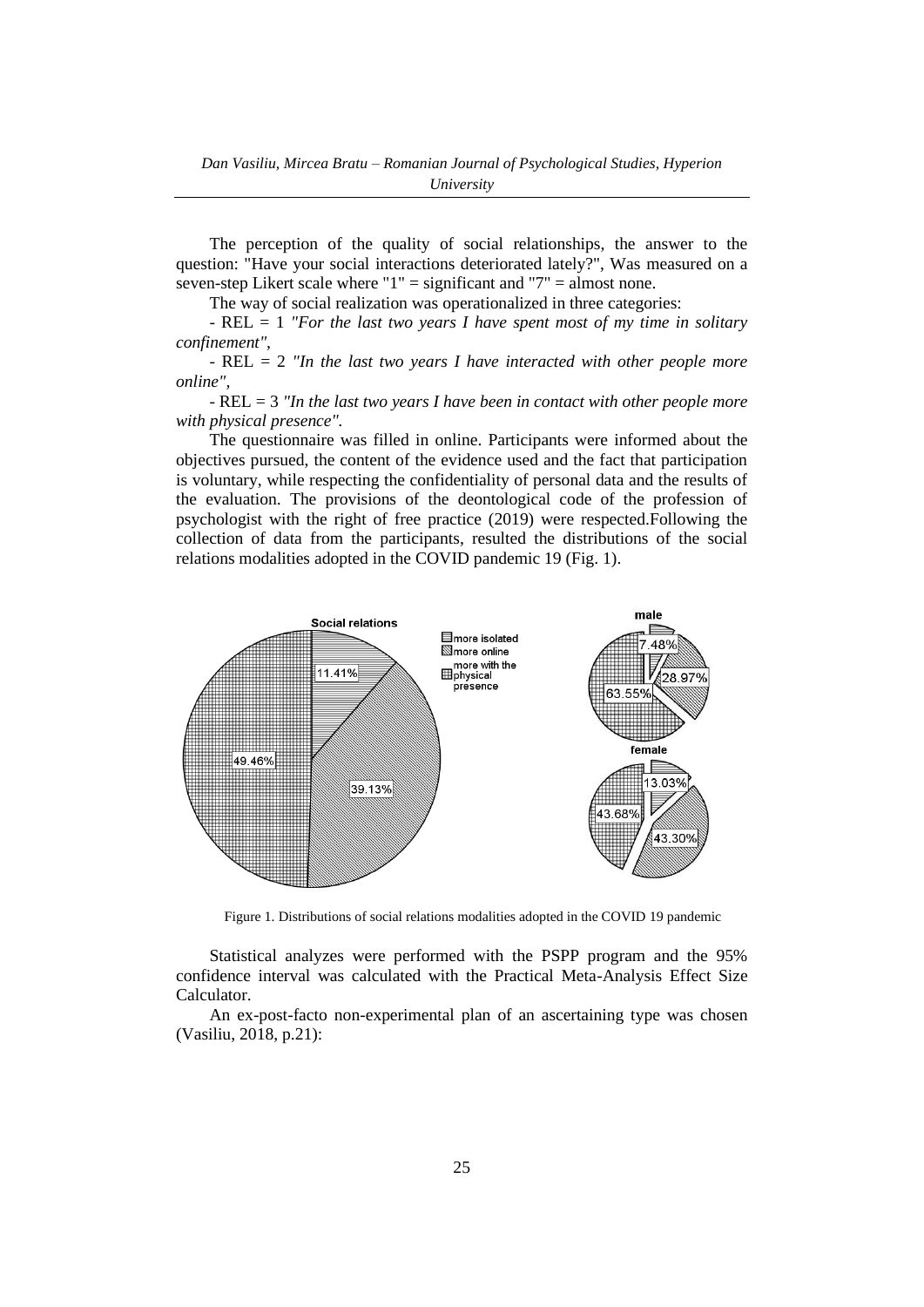# $N: O_1$   $O_2$

where O1 represents the application of the social relationship mode and O2 represents the evaluation of optimism.

# **4. RESULTS**

Participants answered all the items and the data ranged between the minimum and maximum values assumed by each questionnaire. The Kolmogorov-Smirnov normality test showed that the distribution of the variable optimism ( $m = 16.07$ , me  $= 16$ ) is nonparametric (p <0.05) and the others are categorical. Non-parametric statistical tests were chosen. The Box-Plot analysis did not reveal any aberrant values that would significantly influence the research result.

The Kendall's tau b statistical test was applied to verify the first null hypothesis (Tab. 1). We found statistically significant, positive associations between REL - the way of social relationship and optimism ( $K\tau = 0.230$ , p = 0.001, 95% CI =  $0.1308$ : 0.3246). We rejected the null hypothesis.

Table 1. The association between the way of socialization during the pandemic and optimism

| 1.000    |                                                            |
|----------|------------------------------------------------------------|
| $.230**$ | 1.000                                                      |
| .000     |                                                            |
|          | ** Correlation is significant at the 0.01 level (2-tailed) |

Following the application of the Mann-Whitney U test, we found significant differences between the averages of the ranks for optimism depending on the mode of relationship (REL) as follows: between REL = 1 and REL = 2 (U = 1843,500,  $N1 = 42$ ,  $N2 = 114$ ,  $p = 0.001$ ; between REL = 1 and REL = 3 (U = 1814,500, N1)  $= 42$ , N2 = 182, p = 0.001); between REL = 2 and REL = 3 (U = 10518,000, N1 = 144,  $N2 = 182$ ,  $p = 0.002$ ). The calculated effect size (Pallant, 2007, p. 225) was average in all situations, so the effect obtained is unlikely to have occurred by chance and seems to be quite important from a practical point of view (Vasiliu, 2018, p. 103). Figure 2 shows the results.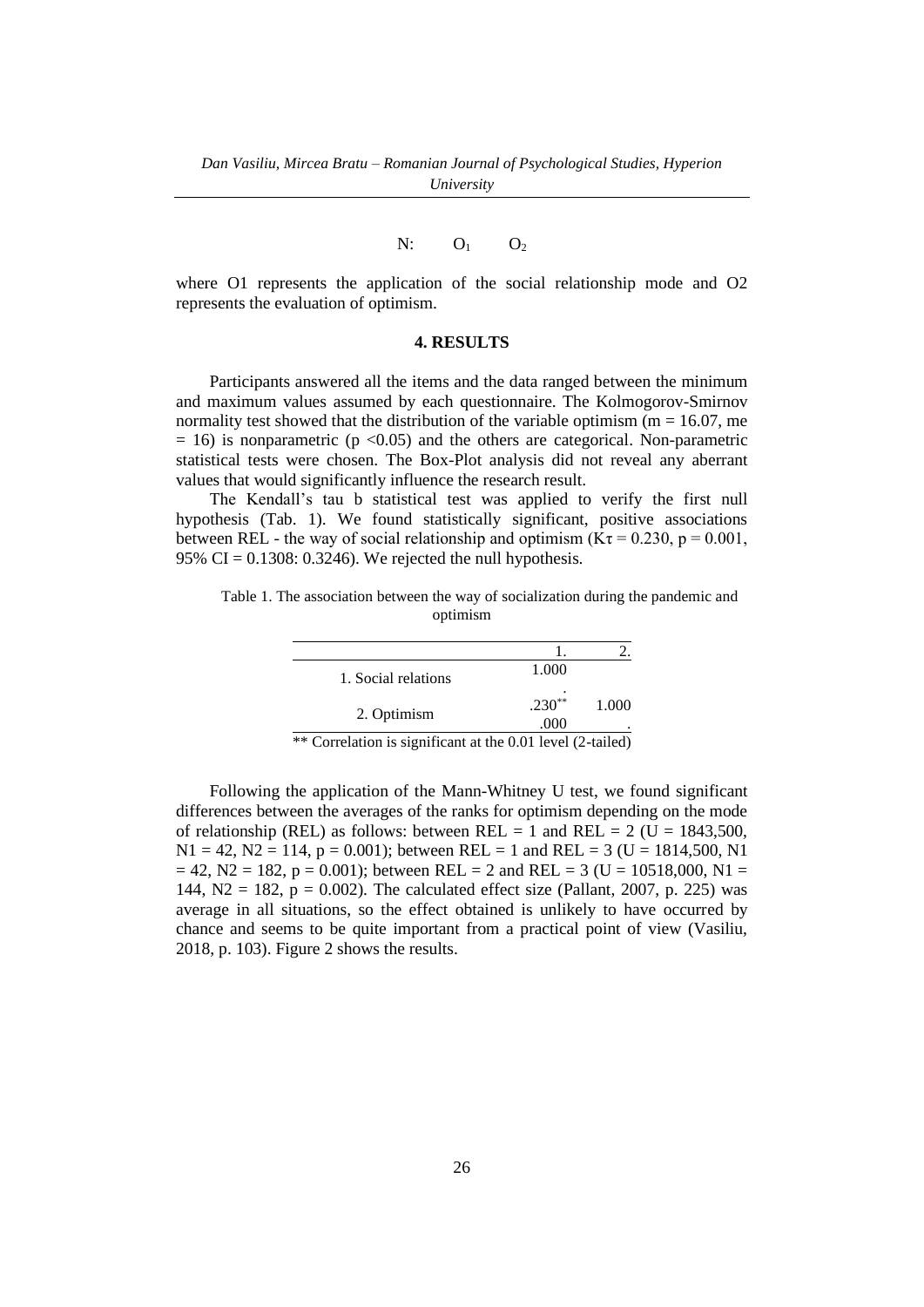

Figure 2. Optimism according to the ways of social relations adopted in the pandemic

The Kendall's tau\_b statistical test was applied to verify the second null hypothesis (Tab. 2). We found statistically significant, negative associations between the perception of the deterioration of social relations during the pandemic and optimism (K $\tau$  = -0.322, p = 0.001, 95% CI = -0.2272: -0.4107). I rejected the null hypothesis. The size is average  $(r = 0.322)$  so the effect obtained is unlikely to have occurred by chance and seems to be quite important from a practical point of view. (Vasiliu, 2018, p. 103).

Table 2. The association between the perception of the deterioration of social relations in the pandemic and optimism

| 1. Optimism                                                          | 1.000    | $-.322**$ |
|----------------------------------------------------------------------|----------|-----------|
|                                                                      |          | .000      |
| 2. deterioration of social interactions                              | $-.322*$ | 1.000     |
|                                                                      | .000     |           |
| $**$ Completion is significant at the 0.01 layel $(2 \text{ total})$ |          |           |

 $\cdot$ . Correlation is significant at the 0.01 level (2-tailed).

The Kendall's tau b statistical test was applied to verify the third null hypothesis (Tab. 3). We did not find statistically significant associations between the ranks of the analyzed variables. In the case of the variable Age, the confidence interval contains the value "0" (95% CI =  $-0.0284$ : 0.1749). Moreover, the critical value of the association coefficient for a number of degrees of freedom df> 300 and a statistical significance  $p = 0.05$  is critical = 0.095. In this situation  $r = 0.074$ <rcritic. I accepted the null hypothesis.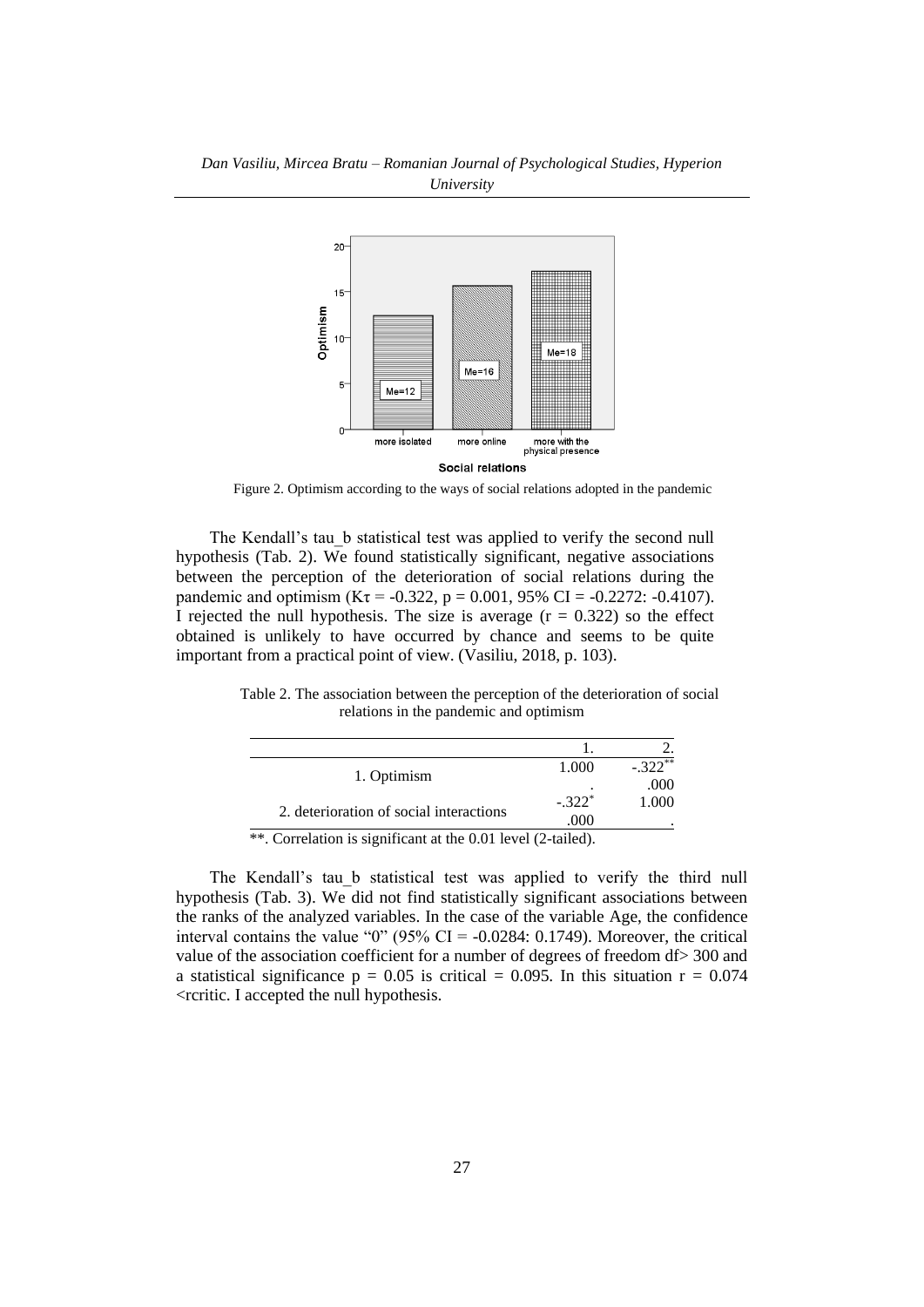| Table 3. Associations between age, gender and optimism |         |           |           |
|--------------------------------------------------------|---------|-----------|-----------|
|                                                        |         | 2.        |           |
| 1. Optimism                                            | 1.000   | $.074*$   | $-.032$   |
|                                                        |         | .041      | .461      |
| $2. \text{Age}$                                        | $.074*$ | 1.000     | $-.201**$ |
|                                                        | .041    |           | .000      |
| 3. Gender                                              | $-.032$ | $-.201**$ | 1.000     |
|                                                        | .461    |           |           |

*Dan Vasiliu, Mircea Bratu – Romanian Journal of Psychological Studies, Hyperion University*

\*. Correlation is significant at the 0.05 level (2-tailed).

\*\*. Correlation is significant at the 0.01 level (2-tailed).

# **5. CONCLUSIONS**

The ascertaining research allows us to formulate the following conclusions:

1. The way different people related during the pandemic (more isolated, more online or more with physical presence) is positively associated with optimism. Concern for exercising control over the environment generates a tendency to assert control even in conditions of uncertainty, chaos or stress (Vohs & Baumeister, 2017). The pandemic favored such conditions and the uncertainty led to confusion about the meanings and consequences of events (Kreitler, Kreitler, 1993). Pessimistic people have adopted a pragmatic position in the face of danger, they have complied more with the restrictions, leading to the triggering of at least two defense mechanisms: turning to oneself and apathetic withdrawal (Ionescu et al., 2007). Optimistic people were more likely to be active coping (Paulhan, Bourgeois, 1995). In some non-transformable situations, exaggerated optimism has led to persistence in trying to transform them, which has led to negative effects (Gassen & all., 2021). Following a study conducted in the period before the pandemic, on a sample of 357 adults in Romania, the descriptive characteristics of optimism were determined (m = 16.10. Me = 16) (Vasiliu, 2017). Comparing with the results of the present study, for optimism ( $m = 16.07$ ,  $me = 16$ ), we can observe that, in general, no significant changes took place.

2. The perception regarding the deterioration of social relations during the pandemic was positively associated with optimism. Positive or negative conceptions of the future depending on the tendency towards optimism or pessimism (Sîrbu, 2016; Țânculescu-Popa, 2021) have affected the way of approaching social relations. High optimism has led to less involvement in behavioral change (Fragkaki & all., 2021), including in maintaining relationships and continuing them in the same way as under normal conditions.

3. The results showed that there are no significant differences in optimism based on gender or age. The world is perceived as a result of subjective information processing that structures personal constructs. Assignment of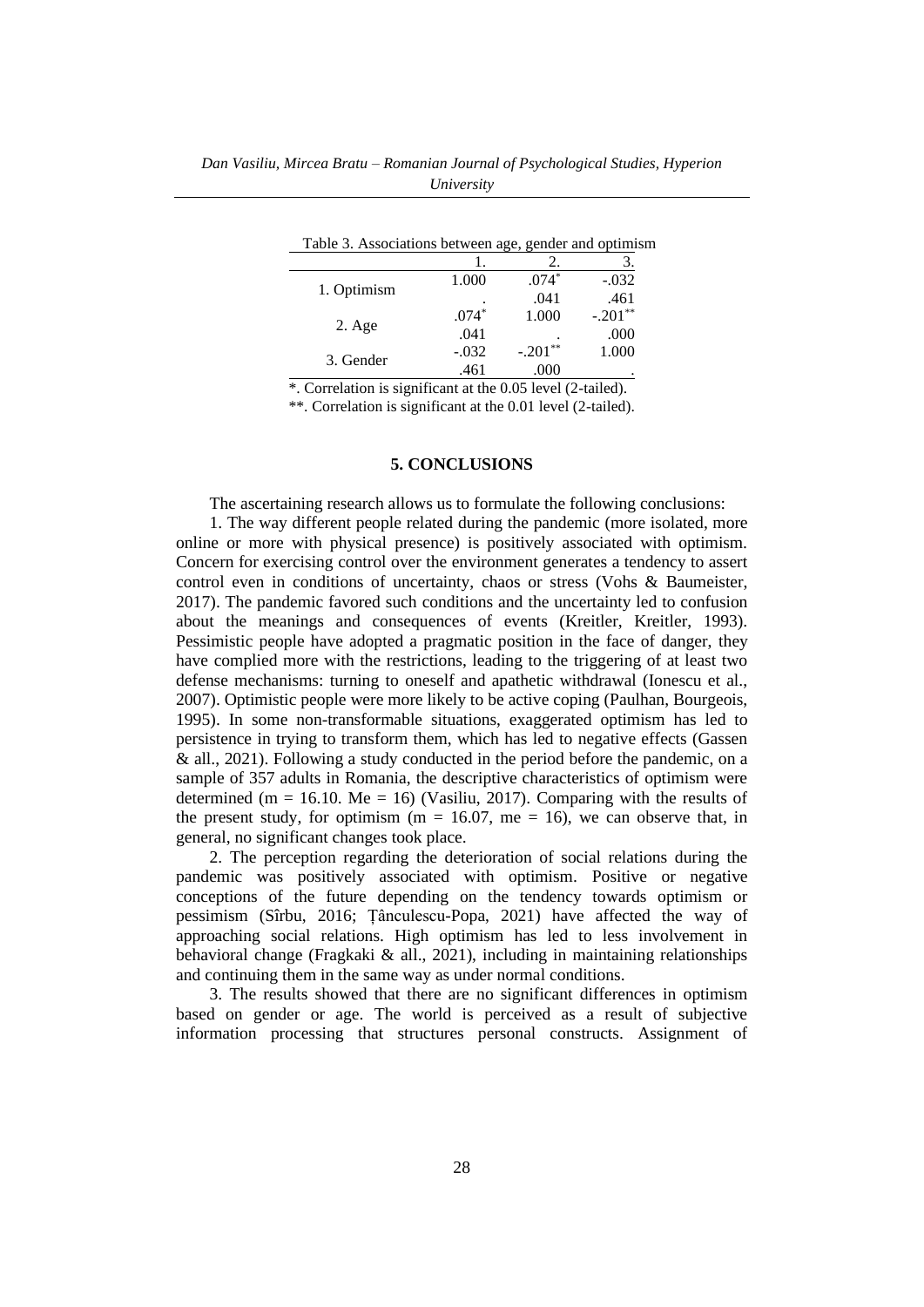meanings, rational and voluntary cognitive process, as a result of which beliefs and motivation guide and trigger behavior (Kreitler, Kreitler, 1993) do not differ depending on the two independent variables.

Further research should follow to what extent this picture is relatively stable.

*Received at: 15.01.2022, Accepted for publication on: 09.02.2022*

## **REFERENCES**

Arslan, G., Yıldırım, M., Tanhan, A., Buluș, M., Allen, K.A. (2020). Coronavirus Stress, Optimism-Pessimism, Psychological Inflexibility, and Psychological Health: Psychometric Properties of the Coronavirus Stress Measure. *International Journal of Mental Health and Addiction.* https://doi.org/10.1007/s11469-020-00337-6.

Bratu, M., Rizeanu, E.R., Constantin, G., Rizeanu, S. (2018). Personality types and locus of control as factors influencing an optimistic life orientation. *Discobolul- Physical Education, Sport and Kinetotherapy Journal 1/51,* p 28-31.

Eva, N., Sari, Q.A.F., Andini, R.D., Mahasin, S.Z. (2020). The Role of Optimism in Responding to Covid-19, in *International Conference of Psychology, KnE Social Sciences*, pages 365–369. DOI 10.18502/kss.v4i15.8224.

Fragkaki, I., Maciejewski, D.F., Weijman, E.L., Feltes, J., Cima, M. (2021). Human responses to Covid-19: The role of optimism bias, perceived severity, and anxiety. *Personality and Individual Differences,* Vol. 176, July 2021, 110781. https://doi.org/10.1016/j.paid.2021.110781.

Gassen, J., Nowak, T.J., Henderson, A.D., Weaver, S.P., Baker, E.J., Muehlenbein, M.P. (2021). Unrealistic Optimism and Risk for COVID-19 Disease. *Frontiers in Psychology,* 12: 647461. doi:10.3389/fpsyg.2021.647461.

Genç, E., Arslan, G. (2021). Optimism and dispositional hope to promote college students' subjective well-being in thecontext of the COVID-19 pandemic*. Journal of Positive School Psychology,* Vol. 5, No. 2 (2021), 87-96. https://doi.org/10.47602/jpsp.v5i.

Ionescu, S., Jacquet, M.M, Lhote, C. (2007). *Mecanisme de apărare. Teorie și aspecte clinice*. Iași: Polirom.

Kreitler, S., Kreitler, H. (1993). *The cognitive determinants of defense mechanisms*, în In U. Hentschel, G. Smith, W. Ehlers & I. G. Draguns (Eds.), *The concept of defense mechanisms in contemporary psychology: Theoretical, research and clinical perspectives*. New York: Springer, pp. 152-183.

Maheshwari, A., Jutta, V. (2020). Study of relationship between optimism and resilience in the times of COVID-19 among university students. *The International Journal of Indian Psychology*, Volume 8, Issue 3, July- Sep, 2020. DOI: 10.25215/0803.157.

Pallant, J.A. (2007). *Step-by-Step Guide to Data Analysis using SPSS for Windows third edition. Survival Manual*. Berkshire, England: Open University Press.

Paulhan, I., Bourgeois, M. (1995). *Stress et coping. Les strategies d'ajustement a l'aversite*. Paris: Nodules PUF. ISBN 978-2-13-046834-9.

Rizeanu, S. (2013). *Introducere în psihoterapie*. Bucureşti: Universitară.

Rizeanu, S., Haica, C. (2020). *Consiliere psihologică.* Bucureşti: Universitară.